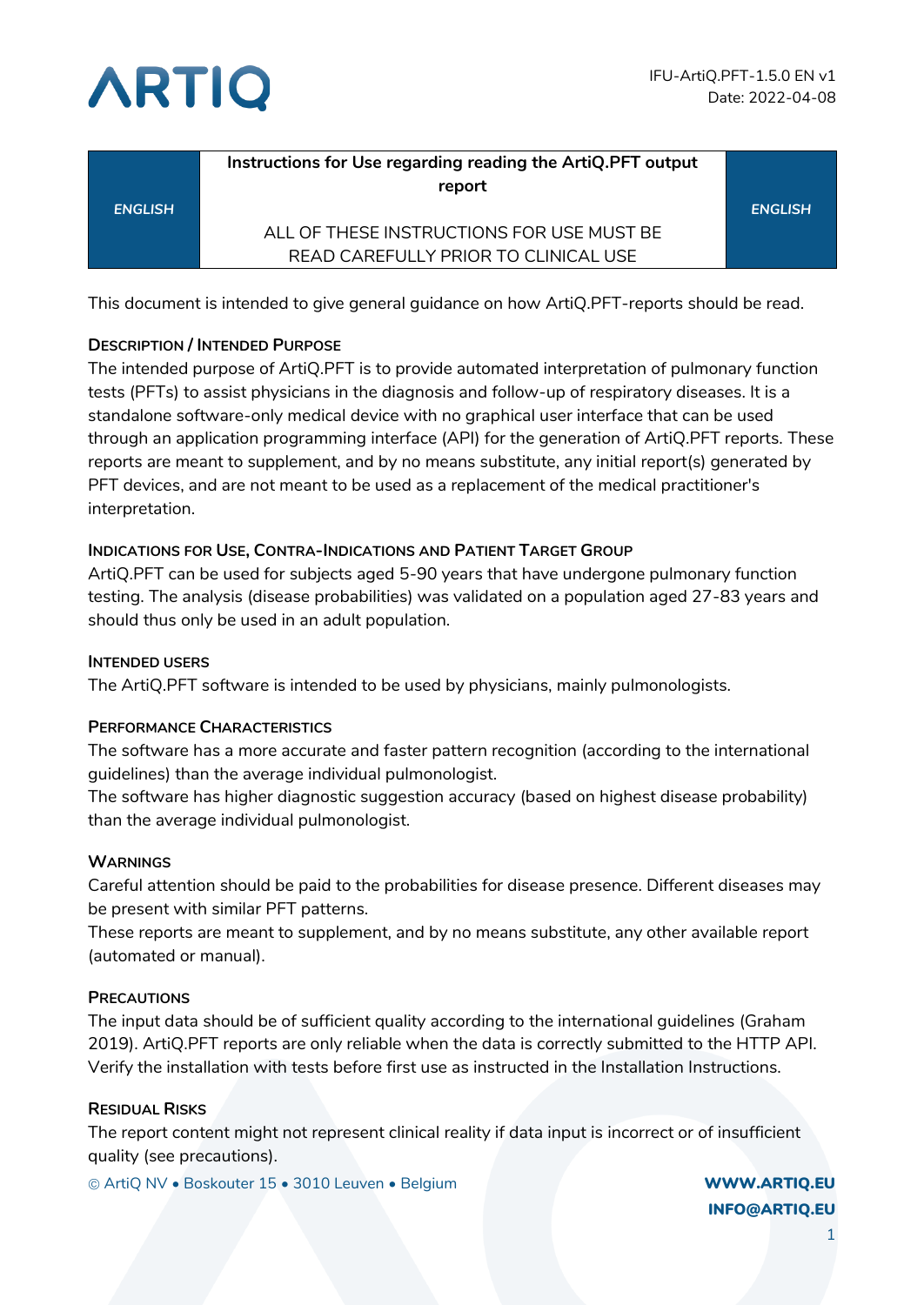## **ARTIQ**

Highest probability of disease presence might not correspond to correct and/or only diagnosis as different diseases may be present with similar PFT pattern.

Reports might not be produced when input data is not submitted correctly to the HTTP API.

#### **NOTICE TO THE USER**

Any serious incident that has occurred in relation to ArtiQ.PFT should be reported to ArtiQ NV and the competent authority of the Member State in which the user and/or patient is established.

#### **READING INSTRUCTIONS**

ArtiQ.PFT reports consist of 4 main sections (see figure 1 for an example):

- 1. **Protocol**: a text description of the observed lung function pattern, based on calculations performed on submitted PFT parameters. ArtiQ.PFT calculates reference (predicted) values for each PFT parameter. For the spirometric indices, reference values are calculated per the Quanjer GLI-2012 equations (Quanjer 2012), while for transfer factor for carbon monoxide Stanojevic GLI-2017 equations (Stanojevic 2017) are used. The spirometric prediction equations for the 5– 90-age range include appropriate age-dependent lower limits of normal. For parameters not described in the above 2 publications, equations published by Quanjer in 1993 are used. For static lung volume parameters GLI-2021 (Graham 2021) can be used (optional). In a second step, the test results are compared to predicted values. The resulting outcomes reported according to the international guidelines (Pellegrino 2005 or Stanojevic 2021).
- 2. **Analysis / Disease probabilities**: using PFT measurements and clinical information (such as age, BMI and smoking history) of the patient, the software describes an expected probability of disease: chosen among the 8 most common categories detectable with PFTs (Asthma, Chronic Obstructive Pulmonary Disease, Other Obstructive Diseases, Normal lung function, Interstitial lung disease, Neuromuscular disease, Pulmonary vascular disease, and Thoracic deformity). This feature is to be taken as a suggestion, as in daily clinical practice, doctors still need to further examine patients before giving and validating a final diagnosis. Disease probabilities are calculated using a predictive model that was trained using a machine learning algorithm (Topalovic 2019). That means that from a database with clinically validated known diseases, the software has learned how each disease look like and how to detect it. Once new data comes in, the algorithm checks how well the new data matches with different diseases (like fingerprint mapping). The output is the similarity with each of the 8 most common categories (7 diseases + healthy/normal lung function).
- 3. **Decision support**: based on the analysis, the disease with the highest predicted probability is highlighted.
- 4. **Further suggestions:** the software proposes a set of further clinical tests necessary for exploration and further validation of the suggested diagnosis provided by the analysis function.